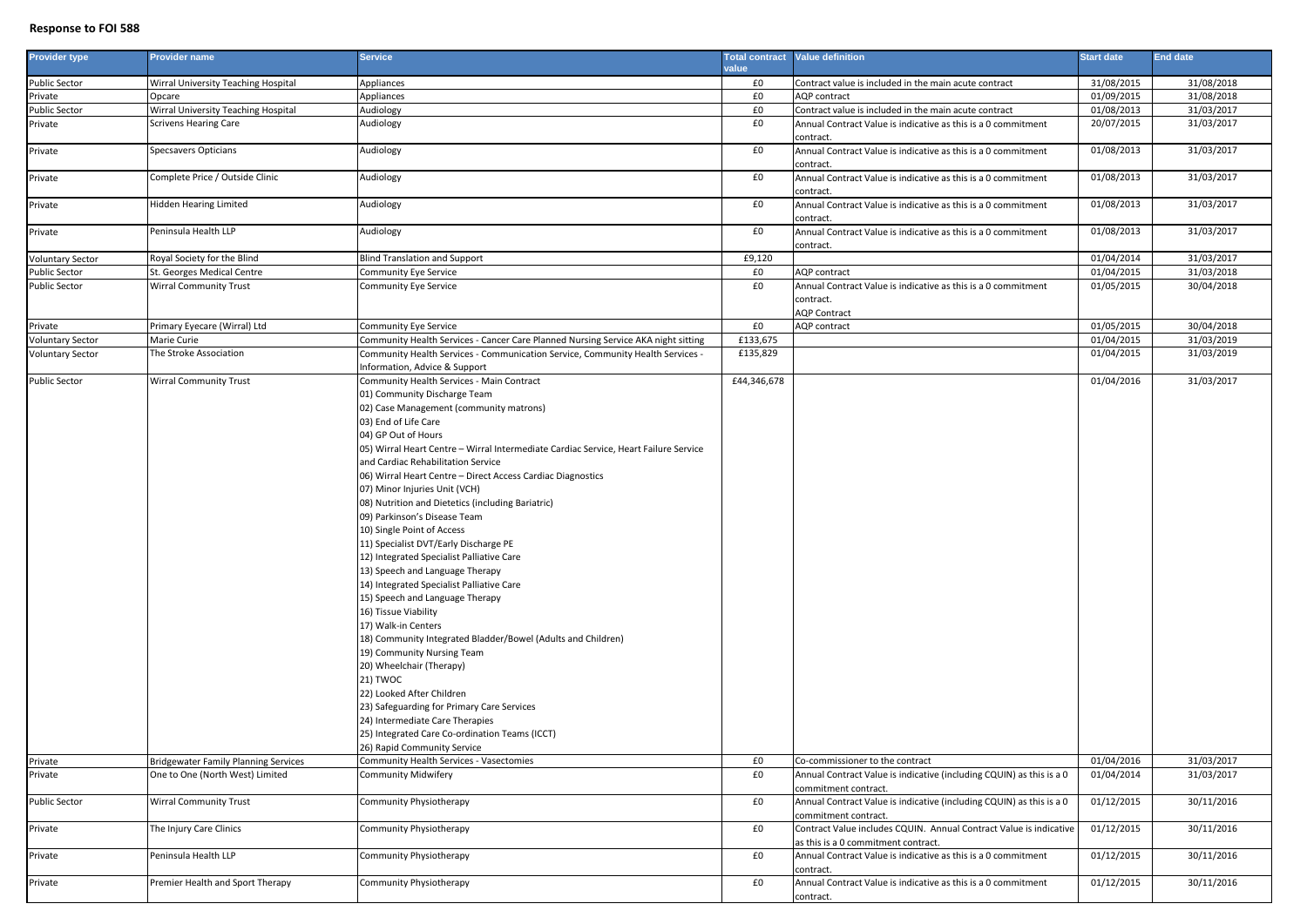| <b>Provider type</b>    | <b>Provider name</b>                                          | <b>Service</b>                                                                                                                  | value             | <b>Total contract Value definition</b>                                     | <b>Start date</b> | End date   |
|-------------------------|---------------------------------------------------------------|---------------------------------------------------------------------------------------------------------------------------------|-------------------|----------------------------------------------------------------------------|-------------------|------------|
| Private                 | Spire Murrayfield Hospital                                    | Community Physiotherapy                                                                                                         | £0                | Annual Contract Value is indicative as this is a 0 commitment              | 01/12/2015        | 30/11/2016 |
|                         |                                                               |                                                                                                                                 |                   | contract.                                                                  |                   |            |
|                         | Wirral Holistic                                               |                                                                                                                                 | £43,785           |                                                                            | 01/04/2016        | 31/03/2019 |
| Public Sector           | <b>Action on Hearing Loss</b>                                 | Deaf Interpretation                                                                                                             | £30,709           |                                                                            | 01/04/2015        | 30/09/2016 |
| Private                 | Peninsula Health LLP                                          | Dermatology                                                                                                                     | £0                | Annual Contract Value is indicative as this is a 0 commitment<br>contract. | 20/09/2010        | 31/03/2017 |
| Public Sector           | Clatterbridge Centre for Oncology                             | Direct Access - CT, MRI and Nuclear Medicine                                                                                    | £0                | Annual Contract Value is indicative as this is a 0 commitment<br>contract. | 01/04/2014        | 31/03/2017 |
| Private                 | Spire Murrayfield Hospital                                    | Direct Access MRI/CT                                                                                                            | £0                | Annual Contract Value is indicative as this is a 0 commitment<br>contract. | 26/07/2012        | 31/03/2017 |
| Private                 | Care UK Specialist Medical Imaging                            | Direct Access Ultrasound                                                                                                        | $\pmb{\text{f0}}$ | Annual Contract Value is indicative as this is a 0 commitment<br>contract. | 20/06/2012        | 31/03/2017 |
| Private                 | Diagnostic Healthcare Ltd                                     | Direct Access Ultrasound                                                                                                        | £0                | Annual Contract Value is indicative as this is a 0 commitment<br>contract. | 28/08/2012        | 31/03/2017 |
| Private                 | Kleyn Healthcare                                              | Direct Access Ultrasound                                                                                                        | £0                | Annual Contract Value is indicative as this is a 0 commitment<br>contract. | 01/09/2012        | 31/03/2017 |
| Private                 | PRIORITY LINKS LTD                                            | Direct Access Ultrasound                                                                                                        | £0                | Annual Contract Value is indicative as this is a 0 commitment<br>contract. | 10/09/2012        | 31/03/2017 |
| Private                 | DIAGNOSTIC HEALTH SYSTEMS LTD                                 | Direct Access Ultrasound                                                                                                        | £0                | Annual Contract Value is indicative as this is a 0 commitment<br>contract. | 02/07/2012        | 31/03/2017 |
| Private                 | TICCS (Formerly DIAGNOSTIC HEALTH SYSTEMS<br>LTD42214)        | Direct Access Ultrasound                                                                                                        | £0                | Annual Contract Value is indicative as this is a 0 commitment<br>contract. | 02/07/2012        | 31/03/2017 |
| Private                 | Peninsula Health LLP                                          | ENT                                                                                                                             | £0                | Annual Contract Value is indicative as this is a 0 commitment<br>contract. | 30/09/2010        | 31/03/2017 |
| Voluntary Sector        | Age UK Wirral                                                 | Home from Hospital and Continued Support                                                                                        | £110,157          |                                                                            | 01/07/2011        | 31/03/2017 |
| Public Sector           | THE LIVERPOOL MEDICAL HOMEOPATHY SERVICE Homeopathy & Iscador |                                                                                                                                 | £16,932           |                                                                            | 01/04/2014        | 30/09/2016 |
| Voluntary Sector        | ST JOHNS HOSPICE (IN WIRRAL)                                  | Hospice at Home                                                                                                                 | £195,000          |                                                                            | NA                | NA         |
| Voluntary Sector        | ST JOHNS HOSPICE (IN WIRRAL)                                  | Hospice services & includes Project Teams                                                                                       |                   |                                                                            | 01/04/2015        | 31/03/2019 |
| Private                 | Peninsula Health LLP                                          | Joint & Soft Tissue (Rheumatology)                                                                                              | £0                | Annual Contract Value is indicative as this is a 0 commitment<br>contract. | 01/09/2011        | 31/03/2017 |
| <b>Voluntary Sector</b> | WMO (NOVAS went out of business)                              | Language Interpretation (face to face)                                                                                          | £90,625           |                                                                            | 01/04/2014        | 31/03/2017 |
| Public Sector           | RXA CHESHIRE AND WIRRAL PARTNERSHIP NHS<br>FOUNDATION TRUST   | Mental Health / LD - Main contract<br>01) Inpatients Adult and Older People (Functional)                                        | £34,373,515       |                                                                            | 01/04/2016        | 31/03/2017 |
|                         |                                                               | 02) Psychiatric Intensive Care Unit (PICU)<br>03) Adult Community Mental Health Service (including Assertive Outreach Function) |                   |                                                                            |                   |            |
|                         |                                                               | 04) Memory Assessment Service<br>05) Adult Home Treatment Team (HHT)                                                            |                   |                                                                            |                   |            |
|                         |                                                               | 06) Early Intervention                                                                                                          |                   |                                                                            |                   |            |
|                         |                                                               | 07) Liaison Psychiatry (Psychiatric Liaison)                                                                                    |                   |                                                                            |                   |            |
|                         |                                                               | 08) Community Eating Disorder Service                                                                                           |                   |                                                                            |                   |            |
|                         |                                                               | 09) Adult Cognitive Assessment Team (Early Onset Dementia & Alcohol Related Brain                                               |                   |                                                                            |                   |            |
|                         |                                                               | mpairment)                                                                                                                      |                   |                                                                            |                   |            |
|                         |                                                               | 10) The Intensive Rehabilitation Unit                                                                                           |                   |                                                                            |                   |            |
|                         |                                                               | 11) Secondary Care Mental Health Service Access Team                                                                            |                   |                                                                            |                   |            |
|                         |                                                               | 12) Inpatients Older Adults (Organic)                                                                                           |                   |                                                                            |                   |            |
|                         |                                                               | 13) Older Adults Community Mental Health Team                                                                                   |                   |                                                                            |                   |            |
|                         |                                                               | 14) Older Adults Home Treatment Team (OA HTT)                                                                                   |                   |                                                                            |                   |            |
|                         |                                                               | 15) Dementia Liaison/Crisis service in acute care<br>16) Wirral Complex Needs Service                                           |                   |                                                                            |                   |            |
|                         |                                                               | 17) Tier 3 Service for Bariatric Patients                                                                                       |                   |                                                                            |                   |            |
|                         |                                                               | 18) Learning Disability Acute Admission Beds within a Specialised Learning Disability                                           |                   |                                                                            |                   |            |
|                         |                                                               | Unit                                                                                                                            |                   |                                                                            |                   |            |
|                         |                                                               | 19) Wirral Community Learning Disabilities Service<br>20) Learning Disability Health Respite Services                           |                   |                                                                            |                   |            |
|                         |                                                               | 21) Learning Disabilities Health Facilitation Service                                                                           |                   |                                                                            |                   |            |
|                         |                                                               | 22) Intensive Enablement                                                                                                        |                   |                                                                            |                   |            |
|                         |                                                               | 23) Psychological Therapies - Child and Adolescent Mental Health Services (CAMHS)<br>Tier Two Wirral                            |                   |                                                                            |                   |            |
|                         |                                                               | 24) Child and Adolescent Mental Health Service (CAMHS) Tier 3                                                                   |                   |                                                                            |                   |            |
|                         |                                                               | 25) Street Triage                                                                                                               |                   |                                                                            |                   |            |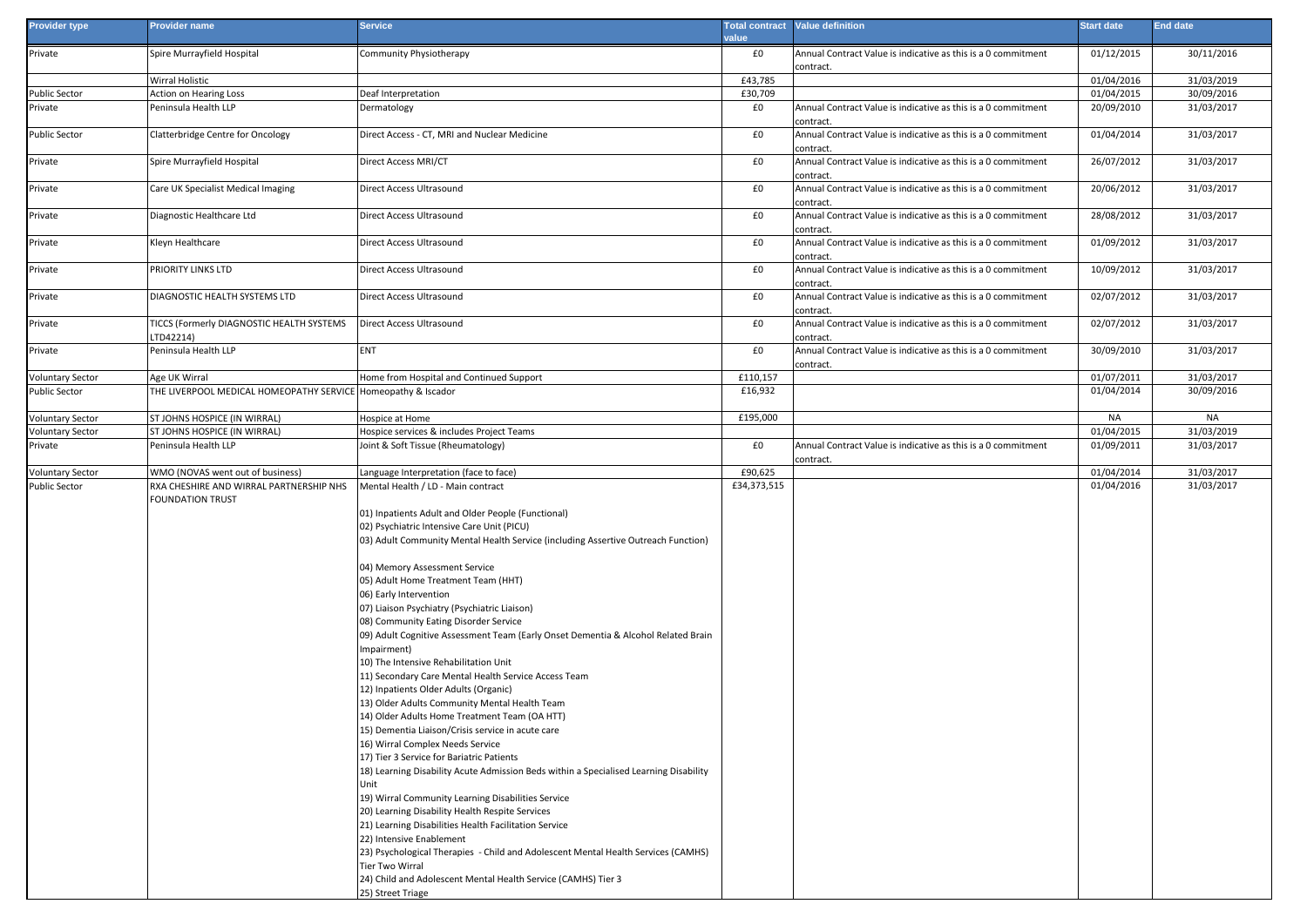| Provider type                  | <b>Provider name</b>                                                          | <b>Service</b>                                                              | value              | <b>Total contract</b> Value definition                                                                                                        | <b>Start date</b>        | <b>End date</b>                 |
|--------------------------------|-------------------------------------------------------------------------------|-----------------------------------------------------------------------------|--------------------|-----------------------------------------------------------------------------------------------------------------------------------------------|--------------------------|---------------------------------|
| Public Sector                  | RXA CHESHIRE AND WIRRAL PARTNERSHIP NHS<br>FOUNDATION TRUST                   | Mental Health / LD / Community - ABI & Neuropsychology                      | £445,953           |                                                                                                                                               | 01/11/2011               | 31/03/2017                      |
| Public Sector                  | RXA CHESHIRE AND WIRRAL PARTNERSHIP NHS<br>FOUNDATION TRUST                   | Mental Health / LD / Community - Asperger's                                 | £112,584           |                                                                                                                                               | 01/04/2012               | 31/03/2017                      |
| /oluntary Sector               | Wirral Change                                                                 | Mental Health / LD / Community - Community Development Workers              | £53,406            |                                                                                                                                               | 01/04/2009               | 31/03/2017                      |
| /oluntary Sector               | Ark                                                                           | Mental Health / LD / Community - homeless                                   | £16,888            |                                                                                                                                               | 01/04/2016               | 31/03/2019                      |
| /oluntary Sector               | Advocacy in Wirral                                                            | Mental Health / LD / Community - Hospital Based Advocacy                    | £142,256           |                                                                                                                                               | 01/04/2016               | 31/03/2019                      |
| /oluntary Sector               | Wirral CAB                                                                    | Mental Health / LD / Community - PCAL                                       | £532,827           |                                                                                                                                               | 01/03/2013               | 28/02/2017                      |
| <b>Voluntary Sector</b>        | Claire House                                                                  | Mental Health / LD / Community - Short Breaks & Palliative End of Life Care | £230,036           |                                                                                                                                               | 01/07/2016               | 31/03/2019                      |
| Public Sector                  | Cambrian Supported Living                                                     | MH Crisis beds                                                              | £67,258            |                                                                                                                                               | 01/01/2014               | 31/03/2017                      |
| <b>Public Sector</b>           | Miriam Primary Care Group                                                     | Minor injuries service unit                                                 |                    | 12 month contract with change in payment schedule (first 3 m 1<br>price and review of spec & model and price to take effect from<br>month 4). | 01/04/2013               | 30/09/2015                      |
| Public Sector                  | Moreton Health Clinic                                                         | Minor injuries service unit                                                 |                    | 12 month contract with change in payment schedule (first 3 m 1<br>price and review of spec & model and price to take effect from<br>month 4). | 01/04/2013               | 30/09/2015                      |
| Public Sector                  | St Georges Medical Centre                                                     | Minor Surgery & Joint Injections                                            | £0                 |                                                                                                                                               | 03/05/2016               | 31/03/2018                      |
| Public Sector                  | West Wirral Group Practice                                                    | Minor Surgery                                                               | £0                 |                                                                                                                                               | 03/05/2016               | 31/03/2018                      |
| Public Sector                  | The Village Medical Centre                                                    | Minor Surgery                                                               | £0                 |                                                                                                                                               | 03/05/2016               | 31/03/2018                      |
| Public Sector                  | Miriam Primary Care Group                                                     | Minor Surgery & Joint Injections                                            | £0                 |                                                                                                                                               | 03/05/2016               | 31/03/2018                      |
| Public Sector                  | Vittoria Medical Centre                                                       | Minor Surgery & Joint Injections                                            | £0                 |                                                                                                                                               | 03/05/2016               | 31/03/2018                      |
| Public Sector                  | EASTHAM GROUP PRACTICE BUSH KJ                                                | Joint Injections                                                            | £0                 |                                                                                                                                               | 03/05/2016               | 31/03/2018                      |
| Public Sector                  | <b>Greasby Group Practice</b>                                                 | Joint Injections                                                            | £0                 |                                                                                                                                               | 03/05/2016               | 31/03/2018                      |
| <b>Voluntary Sector</b>        | Wired                                                                         | PALS service                                                                | £0                 |                                                                                                                                               | (blank)                  | (blank)                         |
| Public Sector                  | RY7 WIRRAL COMMUNITY NHS TRUST                                                | Phlebotomy                                                                  | £0                 |                                                                                                                                               | 01/07/2014               | 30/06/2017                      |
| Public Sector                  | EARLSTON AND SEABANK MEDICAL CENTRE                                           | Phlebotomy                                                                  | £9,087             |                                                                                                                                               | 01/04/2014               | 30/06/2017                      |
| ublic Sector                   | EASTHAM GROUP PRACTICE BUSH KJ                                                | Phlebotomy                                                                  | £25,071            |                                                                                                                                               | 01/07/2014               | 30/06/2017                      |
| Public Sector                  | GLADSTONE MED CTR SALAHUDDIN M                                                | Phlebotomy                                                                  | £5,941             |                                                                                                                                               | 01/04/2014               | 30/06/2017                      |
| Public Sector                  | GREENWAY SURGERY DOW SC                                                       | Phlebotomy                                                                  | £10,103            |                                                                                                                                               | 01/07/2014               | 30/06/2017                      |
| Public Sector                  | HEATHERLANDS MED CTR CAMPHOR IA                                               | Phlebotomy                                                                  | £5,076             |                                                                                                                                               | 01/04/2014               | 30/06/2017                      |
| Public Sector                  | MANTGANI AB & PARTNERS (MIRIAM-PC892)                                         | Phlebotomy                                                                  | £10,968            |                                                                                                                                               | 01/04/2014               | 30/06/2017                      |
| Public Sector<br>Public Sector | MORETON CROSS GROUP PRACTICE ALMAN R<br>ST HILARY GROUP PRACTICE KINGSLAND JP | Phlebotomy<br>Phlebotomy                                                    | £15,457<br>£11,162 |                                                                                                                                               | 01/07/2014<br>01/07/2014 | 30/06/2017<br>30/06/2017        |
| Public Sector                  | TG MEDICAL CENTRE ZIA A                                                       | Phlebotomy                                                                  | £7,740             |                                                                                                                                               | 01/04/2014               | 30/06/2017                      |
| Public Sector                  | VICTORIA PARK PRACTICE                                                        | Phlebotomy                                                                  | £15,947            |                                                                                                                                               | 01/04/2014               | 30/06/2017                      |
| Public Sector                  | WOODCHURCH MEDICAL CENTRE                                                     | Phlebotomy                                                                  | £3,160             |                                                                                                                                               | 01/04/2014               | 30/06/2017                      |
| Public Sector                  | RY7 WIRRAL COMMUNITY NHS TRUST                                                | Podiatry                                                                    | £0                 | Annual Contract Value is indicative as this is a 0 commitment<br>contract. AQP Contract                                                       | 01/08/2013               | 31/07/2017                      |
| Private                        | Peninsula Health LLP                                                          | Podiatry                                                                    | £0                 | Annual Contract Value is indicative as this is a 0 commitment<br>contract.                                                                    | 01/08/2013               | 31/07/2017                      |
| Public Sector                  | RRE SOUTH STAFFORDSHIRE AND SHROPSHIRE<br>HEALTHCARE NHS FOUNDATION TRUST     | Primary Care Mental health Service                                          | £1,819,709         |                                                                                                                                               | 01/07/2015               | 30/06/2018                      |
| Public Sector                  | <b>Claughton Medical Centre</b>                                               | Rapid Community Service                                                     |                    |                                                                                                                                               | 01/04/2013               | 30/09/2016                      |
| <b>Voluntary Sector</b>        | BRITISH PREGNANCY ADVISORY SERVICE (BPAS)<br><b>HEAD OFFICE</b>               | Termination of pregnancy                                                    | £0                 | Co-commissioner to the contract                                                                                                               | 01/04/2014               | 31/03/2017                      |
| Private                        | <b>ASDA Pharmacies</b>                                                        | <b>Think Pharmacy</b>                                                       |                    |                                                                                                                                               | 01/04/2015               | 4/10/16 Pending<br>Consultation |
| Private                        | <b>Birkenhead Pharmacy</b>                                                    | Think Pharmacy                                                              |                    |                                                                                                                                               | 01/04/2015               | 4/10/16 Pending<br>Consultation |
| Private                        | <b>Blackheath Pharmacy</b>                                                    | Think Pharmacy                                                              |                    |                                                                                                                                               | 01/04/2015               | 4/10/16 Pending<br>Consultation |
| Private                        | <b>Boots Pharmacy</b>                                                         | Think Pharmacy                                                              |                    |                                                                                                                                               | 01/04/2015               | 4/10/16 Pending<br>Consultation |
| Private                        | Campbells Chemist                                                             | Think Pharmacy                                                              |                    |                                                                                                                                               | 01/04/2015               | 4/10/16 Pending<br>Consultation |
| Private                        | Carrington Chemist                                                            | Think Pharmacy                                                              |                    |                                                                                                                                               | 01/04/2015               | 4/10/16 Pending<br>Consultation |
| Private                        | Claughton Pharmacy                                                            | <b>Think Pharmacy</b>                                                       |                    |                                                                                                                                               | 01/04/2015               | 4/10/16 Pending<br>Consultation |
| Private                        | Co-Op Pharmacies                                                              | <b>Think Pharmacy</b>                                                       |                    |                                                                                                                                               | 01/04/2015               | 4/10/16 Pending<br>Consultation |
| Private                        | Dale Pharmacy                                                                 | <b>Think Pharmacy</b>                                                       |                    |                                                                                                                                               | 01/04/2015               | 4/10/16 Pending<br>Consultation |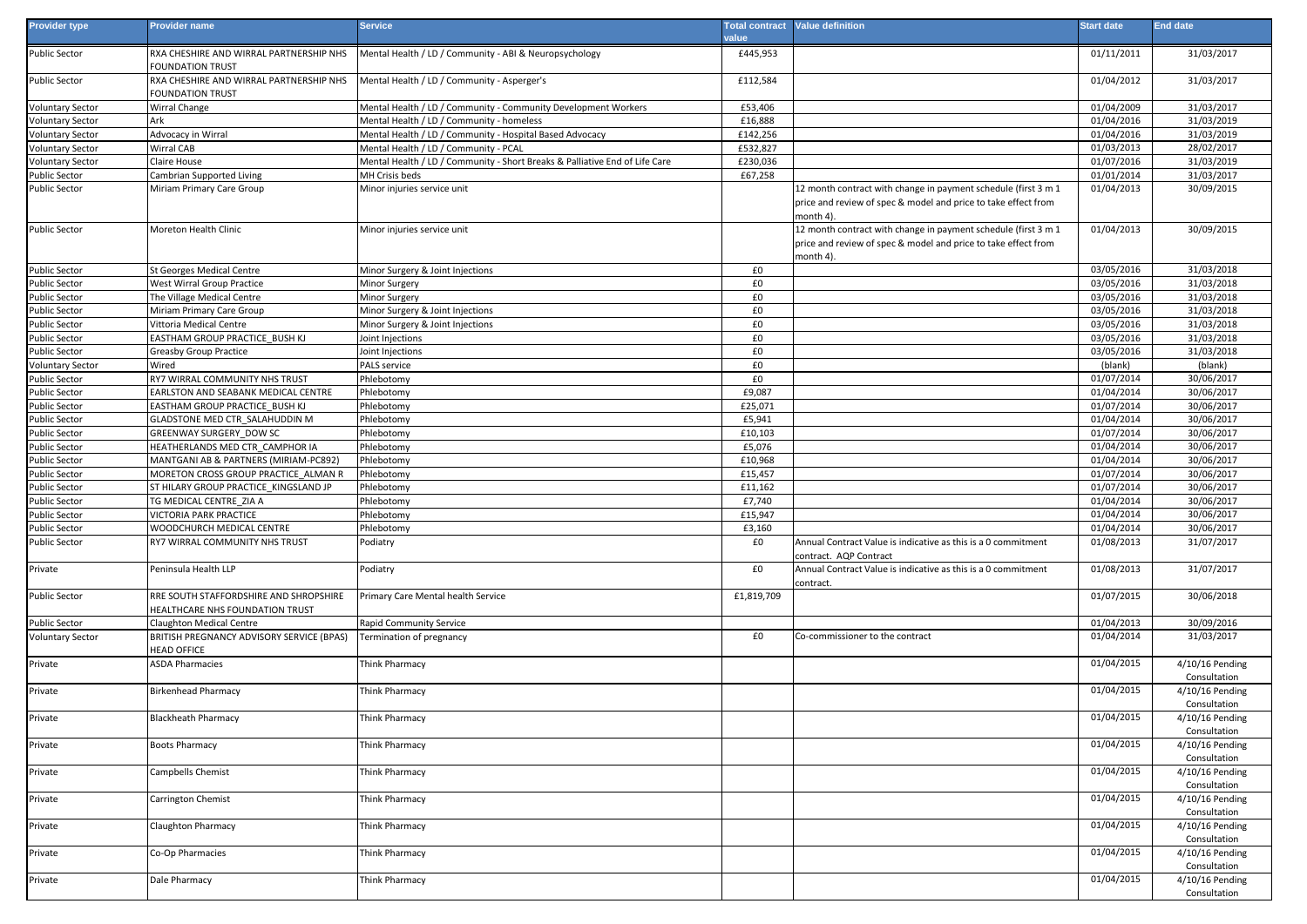| <b>Provider type</b> | <b>Provider name</b>           | <b>Service</b> | value | <b>Total contract</b> Value definition | <b>Start date</b> | <b>End date</b>                 |
|----------------------|--------------------------------|----------------|-------|----------------------------------------|-------------------|---------------------------------|
| Private              | Day Lewis Pharmacy             | Think Pharmacy |       |                                        | 01/04/2015        | 4/10/16 Pending<br>Consultation |
| Private              | Dudley's Chemist               | Think Pharmacy |       |                                        | 01/04/2015        | 4/10/16 Pending<br>Consultation |
| Private              | <b>Egremont Pharmacy</b>       | Think Pharmacy |       |                                        | 01/04/2015        | 4/10/16 Pending<br>Consultation |
| Private              | Cohen's Pharmacy               | Think Pharmacy |       |                                        | 01/04/2015        | 4/10/16 Pending<br>Consultation |
| Private              | Greasy Pharmacy                | Think Pharmacy |       |                                        | 01/04/2015        | 4/10/16 Pending<br>Consultation |
| Private              | Haven Pharmacy                 | Think Pharmacy |       |                                        | 01/04/2015        | 4/10/16 Pending<br>Consultation |
| Private              | <b>Heatherlands Pharmacy</b>   | Think Pharmacy |       |                                        | 01/04/2015        | 4/10/16 Pending<br>Consultation |
| Private              | Heswall Hills Pharmacy         | Think Pharmacy |       |                                        | 01/04/2015        | 4/10/16 Pending<br>Consultation |
| Private              | Higher Bebington Pharmacy      | Think Pharmacy |       |                                        | 01/04/2015        | 4/10/16 Pending<br>Consultation |
| Private              | Irby Pharmacy                  | Think Pharmacy |       |                                        | 01/04/2015        | 4/10/16 Pending<br>Consultation |
| Private              | Jacksons Pharmacy              | Think Pharmacy |       |                                        | 01/04/2015        | 4/10/16 Pending<br>Consultation |
| Private              | Jamieson's Pharmacy            | Think Pharmacy |       |                                        | 01/04/2015        | 4/10/16 Pending<br>Consultation |
| Private              | Leasowe Pharmacy               | Think Pharmacy |       |                                        | 01/04/2015        | 4/10/16 Pending<br>Consultation |
| Private              | Lees Pharmacy                  | Think Pharmacy |       |                                        | 01/04/2015        | 4/10/16 Pending<br>Consultation |
| Private              | Lloyds Pharmacy                | Think Pharmacy |       |                                        | 01/04/2015        | 4/10/16 Pending<br>Consultation |
| Private              | Manor Pharmacy                 | Think Pharmacy |       |                                        | 01/04/2015        | 4/10/16 Pending<br>Consultation |
| Private              | Medicx Pharmacy                | Think Pharmacy |       |                                        | 01/04/2015        | 4/10/16 Pending<br>Consultation |
| Private              | Moreton Pharmacy               | Think Pharmacy |       |                                        | 01/04/2015        | 4/10/16 Pending<br>Consultation |
| Private              | Morrisons Supermarket          | Think Pharmacy |       |                                        | 01/04/2015        | 4/10/16 Pending<br>Consultation |
| Private              | Rowlands Pharmacy              | Think Pharmacy |       |                                        | 01/04/2015        | 4/10/16 Pending<br>Consultation |
| Private              | Somerville Pharmacy            | Think Pharmacy |       |                                        | 01/04/2015        | 4/10/16 Pending<br>Consultation |
| Private              | Superdrug Pharmacy             | Think Pharmacy |       |                                        | 01/04/2015        | 4/10/16 Pending<br>Consultation |
| Private              | St Hilary's Pharmacy           | Think Pharmacy |       |                                        | 01/04/2015        | 4/10/16 Pending<br>Consultation |
| Private              | Swettenham Chemist             | Think Pharmacy |       |                                        | 01/04/2015        | 4/10/16 Pending<br>Consultation |
| Private              | <b>Temples Chemist</b>         | Think Pharmacy |       |                                        | 01/04/2015        | 4/10/16 Pending<br>Consultation |
| Private              | <b>Tesco Pharmacy</b>          | Think Pharmacy |       |                                        | 01/04/2015        | 4/10/16 Pending<br>Consultation |
| Private              | Townfield Pharmacy             | Think Pharmacy |       |                                        | 01/04/2015        | 4/10/16 Pending<br>Consultation |
| Private              | Tree Tops Pharmacy             | Think Pharmacy |       |                                        | 01/04/2015        | 4/10/16 Pending<br>Consultation |
| Private              | Victoria Central Park Pharmacy | Think Pharmacy |       |                                        | 01/04/2015        | 4/10/16 Pending<br>Consultation |
| Private              | Victoria Pharmacy              | Think Pharmacy |       |                                        | 01/04/2015        | 4/10/16 Pending<br>Consultation |
| Private              | Vittoria Healthcare Ltd        | Think Pharmacy |       |                                        | 01/04/2015        | 4/10/16 Pending<br>Consultation |
|                      |                                |                |       |                                        |                   |                                 |